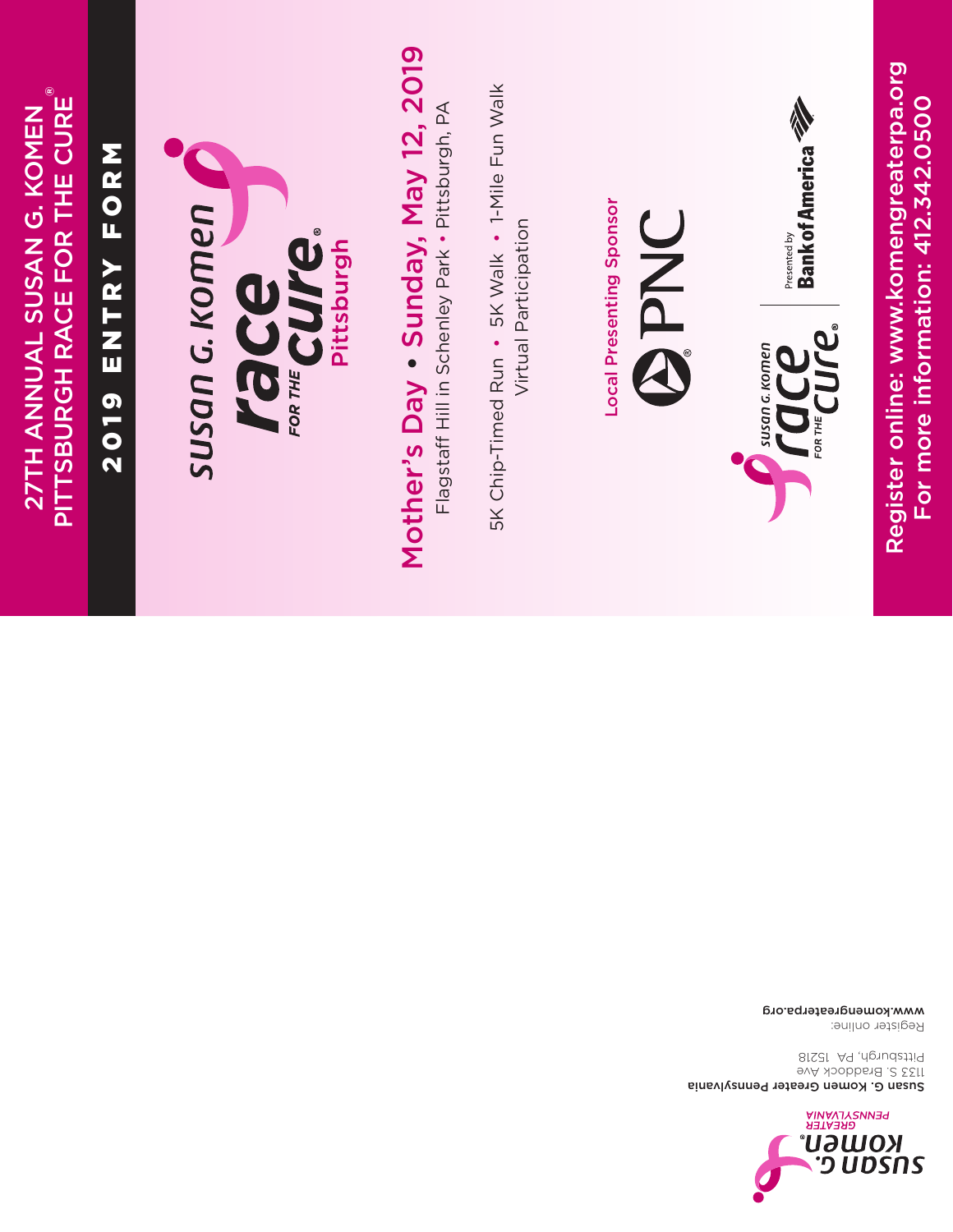### **SUSAN G. KOMEN GREATER PENNSYLVANIA**

Celebrating the 27th anniversary of the Pittsburgh Race for the Cure, Susan G. Komen Greater Pennsylvania's flagship fundraiser has become a time-honored Mother's Day tradition for thousands of individuals. With an estimated 18,000 participants, the Pittsburgh Race for the Cure is one of the City's largest races. The day honors all those whose lives have been touched by breast cancer and creates momentum to renew our commitment to funding vital breast health education, screening, and treatment programs and supporting national breast cancer research initiatives. The work of Komen Greater Pennsylvania is a continual effort to meet the breast health needs of the affiliate's 53-county service area of western, central, and northeastern Pennsylvania, with 75% of funds raised supporting local breast health programs and 25% funding breast cancer research. Komen Greater Pennsylvania is proud to have granted \$25 million in our service area through programs that enhance the quality of life for women and men living with breast cancer and given over \$10 million to breast cancer research.

### **OUR MISSION**

Save lives by meeting the most critical needs in our communities and investing in breakthrough research to prevent and cure breast cancer.

### **I AM KOMEN**

I Am Komen<sup>®</sup> is a mission engagement program of the Susan G. Komen Race for the Cure® Series that motivates people to take action steps that may reduce their risk of breast cancer. It speaks to the importance of early detection and healthy living while encouraging everyone to make a personal commitment to their breast health. I Am Komen is a "declaration" to join the Komen community as an ambassador in the fight against breast cancer.

### Breast Self-Awareness

- **•** Know your risk
- **•** Get screened
- **•** Know what is normal for you
- **•** Make healthy lifestyle choices

### **ABOUT SUSAN G. KOMEN**

In 1980, Nancy G. Brinker promised her dying sister, Susan, that she would do everything in her power to end breast cancer forever. In 1982, that promise became the Susan G. Komen® organization and the beginning of a global movement. What started with \$200 and a shoebox full of potential donor names has now grown into the world's largest nonprofit source of funding for the fight again breast cancer. To date, Susan G. Komen has invested more than \$2.9 billion in groundbreaking research, community health outreach, advocacy, and programs in more than 60 countries. Our efforts helped reduce deaths from breast cancer by 38 percent between 1989-2014 and we will not stop until our promise is fulfilled.

Susan G. Komen is the ONLY organization that addresses breast cancer on multiple fronts such as research, community health, global outreach, and public policy initiatives in order to make the biggest impact against this disease. Visit **www.komen.org** or call 1-877 GO KOMEN.

## **REGISTRATION INFORMATION**

### **INDIVIDUAL & TEAM DEADLINES**

**INDIVIDUAL & TEAM REGISTRATION** Paper: Postmarked by **April 19, 2019** Online: Last day Wednesday, May 8, 2019 at noon

**Paper Team:** Call Meg at **412-342-0500** for more information

**Race packets will not be mailed after May 1, 2019**

### **WALK-IN REGISTRATION & PACKET PICK-UP**

**Friday, April 12, 2019** | 10AM – 3PM

**•** University of Pittsburgh, Posvar Hall Galleria

### **Saturday, April 27, 2019** | 11AM – 7PM

- **•** The Mall at Robinson
- **•** Monroeville Mall
- **•** Ross Park Mall
- **•** South Hills Village

**Registration at Flagstaff Hill in Schenley Park Saturday, May 11, 2019** | 11AM – 4PM **Sunday, May 12, 2019** (RACE DAY) Opens at 6:30AM *(Registration for 5K chip-timed run closes at 8:35AM)*

### **RACE DAY SCHEDULE**

|                   | 6:30 a.m. Registration<br>T-Shirt/Bib Pick-Up          |
|-------------------|--------------------------------------------------------|
| 7:15 a.m. Warm up |                                                        |
|                   | 7:45 a.m. Kids Dash (start line near Giant Eagle Tent) |
|                   | 8:00 a.m. Survivor/Forever Fighter Parade and Tribute  |
|                   | 8:35 a.m. 5K Chip-Timed Run Start                      |
|                   | 8:45 a.m. 5K Walk & One Mile Fun Walk Start            |
|                   |                                                        |

*Awards ceremony immediately following the Race*

**This event will occur rain or shine. We reserve the right to cancel in extreme circumstances. In that event, there will be no refunds; rather, your entry fee will be used as a donation to the Pittsburgh Race for the Cure.**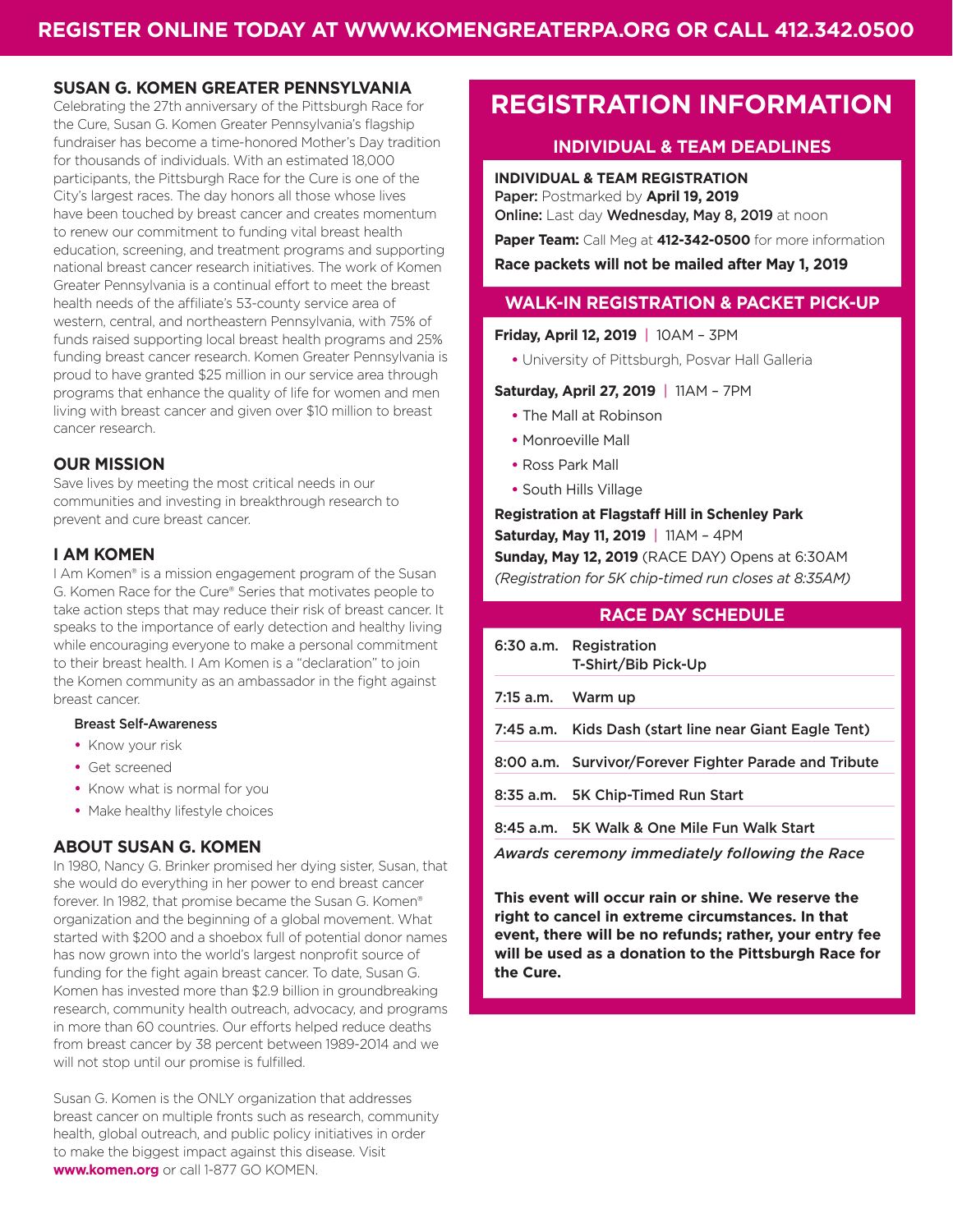### **GETTING TO THE RACE**

Free parking and shuttle service will be available from many lots in the Oakland area.

Buses will be available from several communities. Roundtrip cost is \$5 per person. Space is limited; reserve your seat online today at **www.komengreaterpa.org**.

### **VOLUNTEERS NEEDED**

The success of our Race depends on the support of our volunteers. Volunteer sign-up is now open at **www.komengreaterpa.org**. Questions? Please contact Jonathan at **jwinkler@komengreaterpa.org** or 412-342-0500.

### **SURVIVORS/FOREVER FIGHTERS**

Breast cancer survivors and Forever Fighters who register for the Race and wish to be recognized will receive a pink T-shirt. Survivors/Forever Fighters will no longer receive a white Race for the Cure T-shirt.



We are proud to have Giant Eagle as our local Survivor/Forever Fighter Sponsor. Survivors/ Forever Fighters are invited to bring one (1) guest to the Giant Eagle Survivor/Forever Fighter Tent on Race day.

### **REMEMBRANCE AND CELEBRATION**

Race participants will have the opportunity to recognize those affected by breast cancer in our Remembrance and Celebration tents. Participants can sign the Survivor/Forever Fighter banners as well as fill out "In memory of" and "In honor of" back signs.

### **WHO IS YOUR "ONE"?**

New this year! Declare your one; the one who you Race for, the one who you fight for. Specially designed, customized 12" x 18" posters will line the Schenley Bridge as participants enter Flagstaff Hill with your special message on them. "Who is Your One" is a great way to give special recognition to a breast cancer survivor in your life, remember someone special that you have lost to this disease, or honor someone who you fight for. Posters are available for a donation prior to the event; all pre-ordered posters will be digitally printed and available to take home at the completion of the Race. For more information visit **www.komengreaterpa.org**.

### **RACE FOR THE CURE PHOTO TENT**

Our photo tent provides a great opportunity for you and your family and friends to snap the perfect selfie or have our professional photographer take your group shot! Photos will be available on our Facebook and Flickr pages after the Race.

### **FOR EVERYONE'S SAFETY**

For the safety of all participants - dogs/pets, rollerblades, skateboards, and bicycles are highly discouraged at this event.

### **RACE COURSE**

A 2019 Race for the Cure bib must be worn on the front of your T-shirt in order to participate and be allowed on the Race course. No walker participants are permitted on the 5K competitive run course; strollers must start at the rear of the run participants.

**The Race is completed at 10:45 a.m. If you are still on the course at that time, please move to the sidewalk.**

### **COMPETITIVE RUN INFORMATION**

All competitive runners must be registered for the 5K chip-timed run and wear a competitive Race bib to be eligible for timed placement. Race results will be available online. Prizes will be awarded based on the best "gun time" in accordance with USATF Rule 245.1 to the 1st, 2nd and 3rd place male and female runners and the winners of the survivor divisions at the awards ceremony. Age category winners, based on transponder/chip-timing, will be notified by mail.

### **TEAM INFORMATION**

Groups of ten (10) or more are invited to register as a team. There is no additional charge to register a team or register as a team member. Team members do not have to participate in the same event on Race day. Form your team today with family, friends, co-workers, school, club — any type of group is eligible. We will recognize the largest teams, both in number of team members and fundraising dollars, in the categories of Family/Friends, Company/Corporate, School/ University, and Community Organization.

### **PLEDGE PROGRAM**

Fundraising is the most vital step in supporting the Pittsburgh Race for the Cure! The funds you raise along this journey will…

- support the next generation of breast cancer researchers. • provide underserved patients with low- or no-cost screening,
- diagnosis, and treatment, • eliminate disparities in breast cancer care and outcomes by
- addressing gaps in access and quality, and
- gather heroes and their communities together to honor, support, and celebrate.

In appreciation of your fundraising efforts, visit **[www.](http://www.komengreaterpa.org) [komengreaterpa.org](http://www.komengreaterpa.org)** to see our Fundraising Recognition Program.

### **READY TO GET STARTED? Follow these steps to jumpstart your fundraising:**

- **Step 1: Set a fundraising goal and make your first gift.** Set a personal goal today. We suggest \$250, and make the first gift yourself to show your commitment!
- **Step 2: Connect your Race Fundraiser to Facebook.** Log in to your fundraising center. Scroll down and click on the 'Connect Fundraiser to Facebook' button. Once your fundraiser is ready, click on the 'Go To Facebook Fundraiser' button. Invite your family, friends, and co-workers to donate using your Facebook.
- **Step 3: Download the app.** Download the FREE Susan G. Komen® mobile app to help amplify your fundraising efforts. Log in with your username and password to easily send emails, text messages, Tweets, and Facebook updates! Search SGK Fundraise in your app store.

### **KIDS FOR THE CURE**



The entire family can be a part of Race day! We will have a special short course, the Kids Dash, for youth ages 6 and younger, that will kick off our Survivor/Forever Fighter Parade as well as fun, family activities at our Kids for the Cure tent.

### **OOCTORS FOR THE CURE**



Doctors who would like to be recognized for their commitment to the Pittsburgh Race for the Cure and fight against breast cancer can register for Doctors for the Cure®. Doctors will be listed on the Race day Doctors for

the Cure banner and will receive post-Race recognition.

### **VIRTUAL PARTICIPATION**

Support the Pittsburgh Race for the Cure and the breast cancer community from the comfort of your home or community with a Virtual Participation. This participation is for those unable to attend, but wish to support the cause. Virtual participants will receive a Pittsburgh Race for the Cure T-shirt, but not a 2019 participation bib.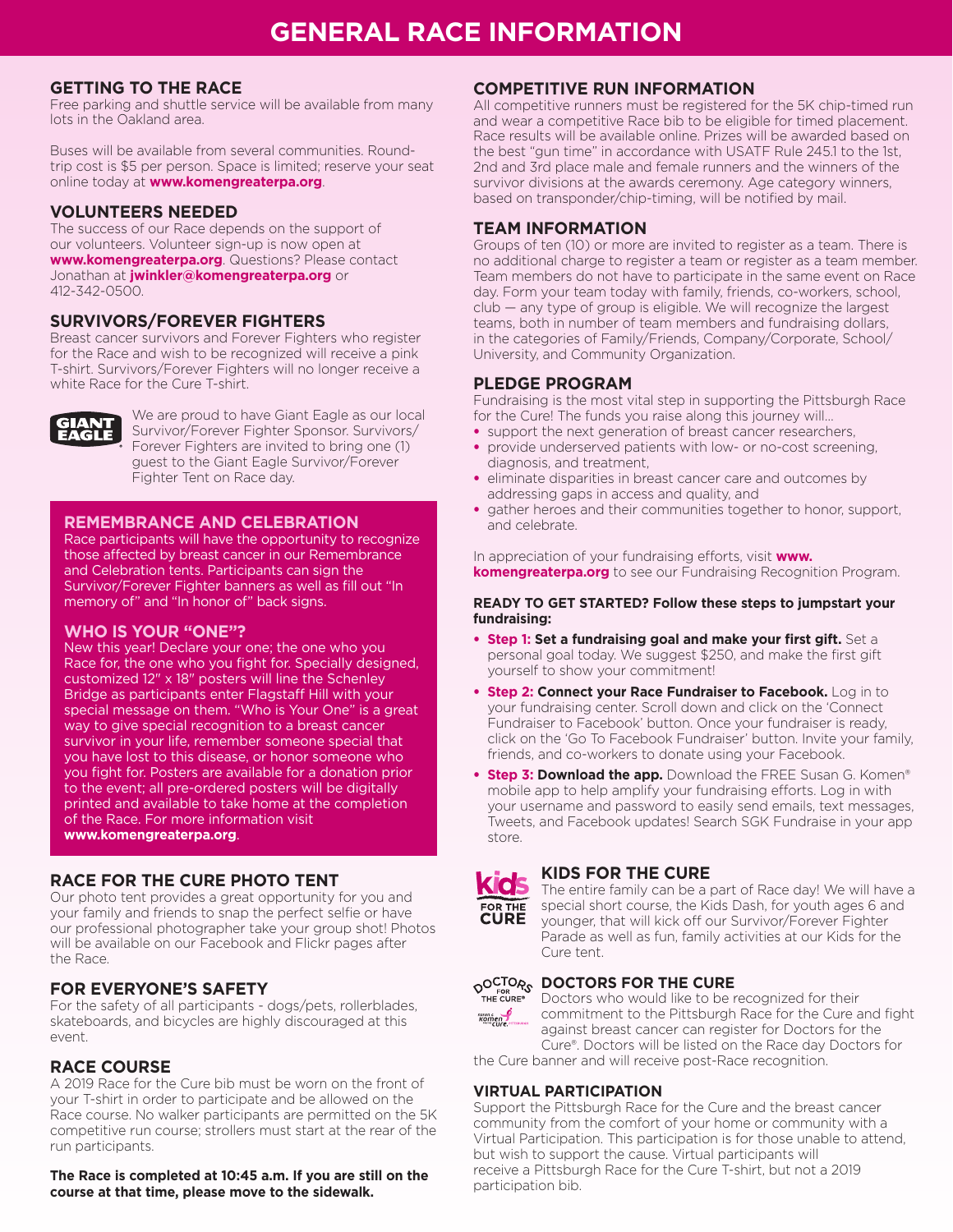### **MAIL FORM TO KOMEN PITTSBURGH RACE FOR THE CURE®, 1133 S. BRADDOCK AVE. PITTSBURGH, PA 15218. MUST BE POSTMARKED BY APRIL 19, 2019.**

| Only one person per entry.                                                                                                                                                                                                                                                                                                                                                                                                                       | I am a PNC employee.                                                                                                                                           |  |  |
|--------------------------------------------------------------------------------------------------------------------------------------------------------------------------------------------------------------------------------------------------------------------------------------------------------------------------------------------------------------------------------------------------------------------------------------------------|----------------------------------------------------------------------------------------------------------------------------------------------------------------|--|--|
| First Name:<br>MI:<br>Last Name:                                                                                                                                                                                                                                                                                                                                                                                                                 | Date of Birth: Month / Day / Year                                                                                                                              |  |  |
| Address:                                                                                                                                                                                                                                                                                                                                                                                                                                         | Apt/Suite #<br>Male<br>Female<br>Age on Race Day                                                                                                               |  |  |
| City:<br>State:                                                                                                                                                                                                                                                                                                                                                                                                                                  | County:<br>Zip:                                                                                                                                                |  |  |
| E-mail:<br>Phone:                                                                                                                                                                                                                                                                                                                                                                                                                                |                                                                                                                                                                |  |  |
| 1. WOULD YOU LIKE TO BE RECOGNIZED AS A BREAST CANCER SURVIVOR<br>BY RECEIVING A SURVIVOR T-SHIRT?                                                                                                                                                                                                                                                                                                                                               | <b>5. EVENT REGISTRATION</b><br><b>UNTIMED WALK</b>                                                                                                            |  |  |
| Please note: survivors will no longer receive a white Race participant shirt.                                                                                                                                                                                                                                                                                                                                                                    | Breast Cancer Survivor (\$15 thru 3/31   \$20 as of 4/1)<br>Adult, age 18+ (\$25 thru 3/31   \$30 as of 4/1)                                                   |  |  |
| Yes; Breast Cancer Survivor<br>  Yes; Metastatic Breast Cancer Survivor                                                                                                                                                                                                                                                                                                                                                                          | Youth, age 17 & younger (\$15 thru 3/31   \$20 as of 4/1)                                                                                                      |  |  |
| Years of Survivorship                                                                                                                                                                                                                                                                                                                                                                                                                            | <b>5K TIMED RUN</b><br>Breast Cancer Survivor (\$15 thru $3/31$   \$20 as of 4/1)<br>Adult, age 18+ (\$30 thru 3/31   \$35 as of 4/1)                          |  |  |
| 2. PLEASE SELECT YOUR SHIRT SIZE                                                                                                                                                                                                                                                                                                                                                                                                                 | Youth, age 17 & younger (\$20 thru 3/31   \$25 as of 4/1)                                                                                                      |  |  |
| Youth: $\Box$ S $\Box$ M                                                                                                                                                                                                                                                                                                                                                                                                                         | <b>VIRTUAL PARTICIPATION</b><br>Breast Cancer Survivor (\$15 thru $3/31$   \$20 as of 4/1)                                                                     |  |  |
| Adult: $\Box$ S $\Box$ M $\Box$ L $\Box$ XL $\Box$ 2XL $\Box$ 3XL (limited quantity)                                                                                                                                                                                                                                                                                                                                                             | Adult and youth (\$25 thru $3/31$   \$30 as of 4/1)                                                                                                            |  |  |
| Registration fee includes a t-shirt for the first 18,000 participants.<br>We do our best to accommodate sizes but cannot guarantee requests.                                                                                                                                                                                                                                                                                                     | <b>6. DOCTORS FOR THE CURE</b><br>\$225 - Doctors who would like to be recognized for their<br>commitment to the Pittsburgh Race for the Cure. Please indicate |  |  |
| 3. SELECT RACE T-SHIRT PICK-UP LOCATION                                                                                                                                                                                                                                                                                                                                                                                                          | event selection above.                                                                                                                                         |  |  |
| Mail my shirt!                                                                                                                                                                                                                                                                                                                                                                                                                                   | 7. HELP US COVER EVENT FEES                                                                                                                                    |  |  |
| \$5 Donation to cover single packet mailing                                                                                                                                                                                                                                                                                                                                                                                                      | Please consider helping us cover the additional costs associated with<br>processing and handling of Race registrations.                                        |  |  |
| \$10 Donation to cover family packet mailing                                                                                                                                                                                                                                                                                                                                                                                                     | \$3 Donation to cover processing fees                                                                                                                          |  |  |
| <b>April 12   10 a.m. - 3 p.m.</b> (Selection not available after April 5, 2019)                                                                                                                                                                                                                                                                                                                                                                 | 8. MAKE AN ADDITIONAL DONATION (tax-deductible)                                                                                                                |  |  |
| University of Pittsburgh, Posvar Hall                                                                                                                                                                                                                                                                                                                                                                                                            | <u> </u> \$250   \$100   \$50   \$25   Other amount \$                                                                                                         |  |  |
| April 27   11 a.m. - 7 p.m.                                                                                                                                                                                                                                                                                                                                                                                                                      | (Approximate cost of a mammogram is \$100)                                                                                                                     |  |  |
| The Mall at Robinson<br>Ross Park Mall                                                                                                                                                                                                                                                                                                                                                                                                           | 9. TOTAL PAYMENT \$                                                                                                                                            |  |  |
| Monroeville Mall<br>South Hills Village                                                                                                                                                                                                                                                                                                                                                                                                          | Check (made payable to Komen Pittsburgh)<br>  Cash                                                                                                             |  |  |
|                                                                                                                                                                                                                                                                                                                                                                                                                                                  | Credit Card<br><b>VISA</b><br>MasterCard                                                                                                                       |  |  |
| 4. ARE YOU REGISTERING AS A TEAM CAPTAIN OR TEAM MEMBER?                                                                                                                                                                                                                                                                                                                                                                                         | Credit Card Number:                                                                                                                                            |  |  |
| Yes: Team Captain<br>Team Name:                                                                                                                                                                                                                                                                                                                                                                                                                  |                                                                                                                                                                |  |  |
| Yes: Team Member                                                                                                                                                                                                                                                                                                                                                                                                                                 |                                                                                                                                                                |  |  |
| – I No                                                                                                                                                                                                                                                                                                                                                                                                                                           |                                                                                                                                                                |  |  |
| <b>2019 PITTSBURGH RACE FOR THE CURE WAIVER</b>                                                                                                                                                                                                                                                                                                                                                                                                  |                                                                                                                                                                |  |  |
| I AGREE ALL REPRESENTATIONS MADE AND RELEASES, WAIVERS, COVENANTS AND CONSENTS GIVEN BY ME HERE ARE GIVEN ON BEHALF OF ME AND ALL MY<br>MINOR CHILDREN OR PERSONS OVER WHOM I HAVE GUARDIANSHIP TRAINING FOR OR PARTICIPATING IN EVENT. MINORS UNDER 18 MUST BE ACCOMPANIED<br><b>BY A PARENT/GUARDIAN WHO IS ALSO A REGISTERED PARTICIPANT</b> In consideration of participation in the Race for the Cure L for myself and my next of kin heirs |                                                                                                                                                                |  |  |

**BY A PARENT/GUARDIAN WHO IS ALSO A REGISTERED PARTICIPANT.** In consideration of participation in the Race for the Cure, I, for myself and my next of kin, heirs, administrators and executors, waive and release The Susan G. Komen Breast Cancer Foundation, Inc., its affiliates, including the affiliate conducting Event ("Affiliate"), and their respective directors, employees, volunteers, agents, assigns, vendors, contractors, governments, licensees and successors (collectively, "Releasees"), from any and all claims, liabilities, actions, demands, expenses and attorneys' fees arising out of my training for and participation in Event and my related fundraising activities (collectively, "Event"). I understand Event may involve physical activity, contact with other persons or animals or other potential risk of bodily injury or damage to property. I voluntarily<br>assume full and complete responsibility for an Event and take full responsibility for consulting a physician. I consent to emergency medical care and transportation if injured, as medical professionals deem appropriate. This Release extends to any liability arising out of or in any way connected with the medical care/transportation provided, including negligent emergency rescue operations. I will obey all laws, rules and safety procedures relating to Event. I will abide by any decision of an event official related to my ability to safely compete in Event and exhibit appropriate behavior at all times. Event officials may dismiss me without refund if my behavior endangers the safety of or negatively affects Event or any person or property. I give Releasees the irrevocable, perpetual and worldwide right to use, copy, publicly perform or display, distribute, modify, translate, and create derivative works of, for any purpose and without compensation (i) any personal statements, photos, videos, audio and other recordings of me made during Event and any original material created by me in connection with Event; and (ii) the results of my participation in Event. Without limiting the foregoing, I agree all personal information provided by me for Event may be used according to the privacy policy referenced below. This Release will be construed under the laws of the state where Event is held. If any provision of this Release is deemed unenforceable by law, Affiliate may modify such provision to the extent needed to be deemed enforceable and all other provisions will remain in full force and effect. I understand all donations made in connection with Event are non-refundable and non-transferable and the registration fee is non-refundable, non-transferable and not tax<br>deductible. I certify I am at least 18 years old. I inducement, assurance or guarantee. I intend my acceptance to be a complete and unconditional release of liability to the greatest extent allowed by law. If Event is held in California, the following applies: This Release extends to claims and facts unknown and unsuspected to exist at the time of executing this Release. All rights under Section 1542 of the California Civil Code are hereby expressly waived with respect to any of the claims, injuries, or damages described in this Release. Section 1542 of the California Civil Code reads as follows: A GENERAL RELEASE DOES NOT EXTEND TO CLAIMS WHICH THE CREDITOR DOES NOT KNOW OR SUSPECT TO EXIST IN HIS FAVOR AT **THE TIME OF EXECUTING THE RELEASE, WHICH IF KNOWN BY HIM MUST HAVE MATERIALLY AFFECTED HIS SETTLEMENT WITH THE DEBTOR.**

| Participant's name                                            | Signature | Date | <b>RELEASE MUST</b><br><b>BE SIGNED TO</b><br><b>PARTICIPATE</b> |
|---------------------------------------------------------------|-----------|------|------------------------------------------------------------------|
| Parent or guardian signature (IF PARTICIPANT IS UNDER AGE 18) |           | Date |                                                                  |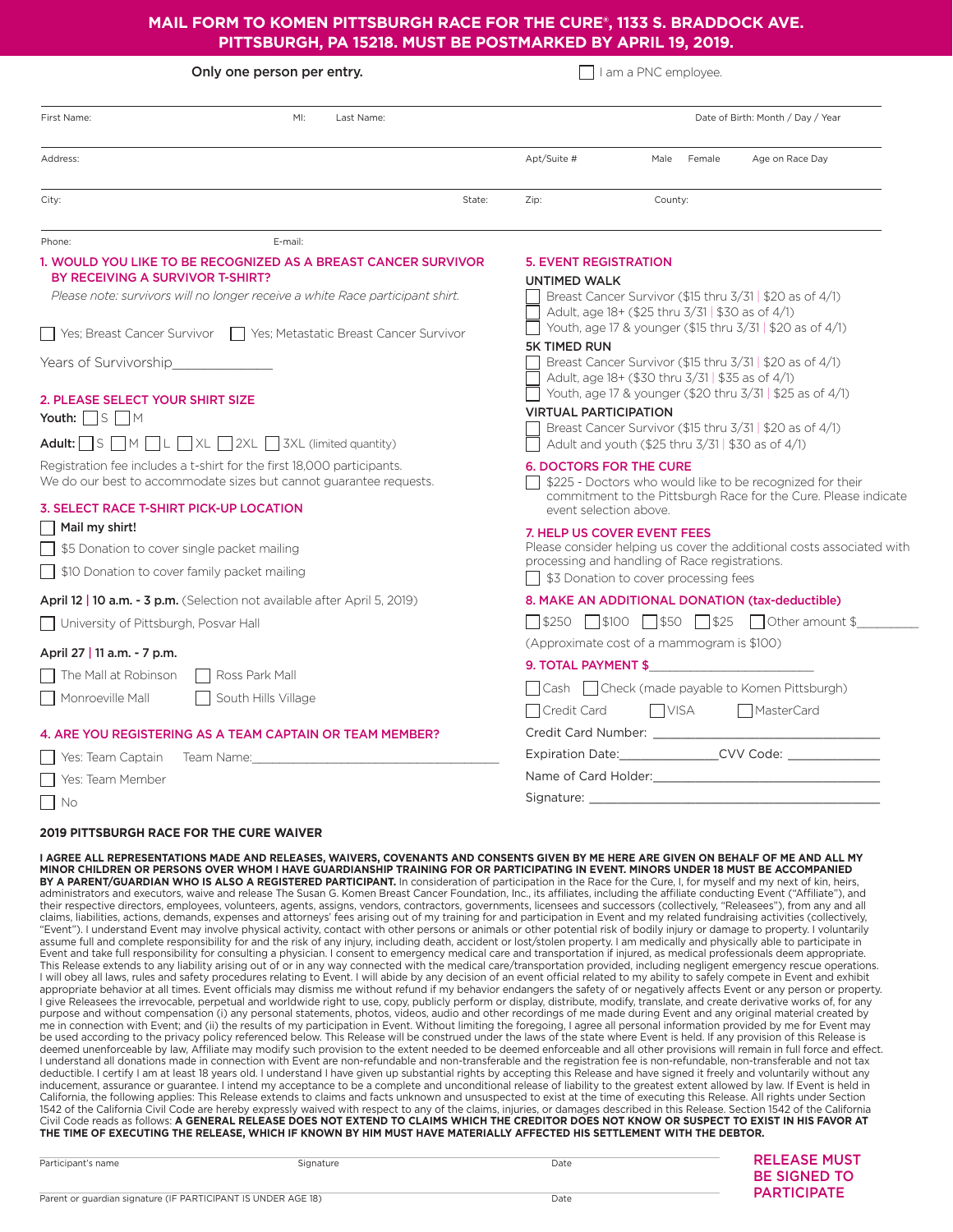# **2019 LOCAL SPONSORS**





Deloitte • Lamar Advertising • Myers Coach Lines • Neighborhood Ford Store • Pittsburgh Pirates Simon Malls: South Hills Village & Ross Park Mall

### - BRONZE SPONSORS -

Boyd Roll Off Services • Hollowood Music and Sound • Mars Area School District • Pittsburgh Magazine RR Donnelley • Stinelli Bros. Moving & Storage, Inc. • UPMC Sports Medicine • Weinstein Imaging Associates

### - TARGET MARKET SPONSORS -

Berkshire Hathaway HomeServices - Mile Marker Sponsor • Dunkin' – Official Coffee & Donuts Sponsor Giant Eagle - Survivor and Forever Fighter Sponsor

- FOUNDING SPONSOR -

National Council of Jewish Women, Pittsburgh Section